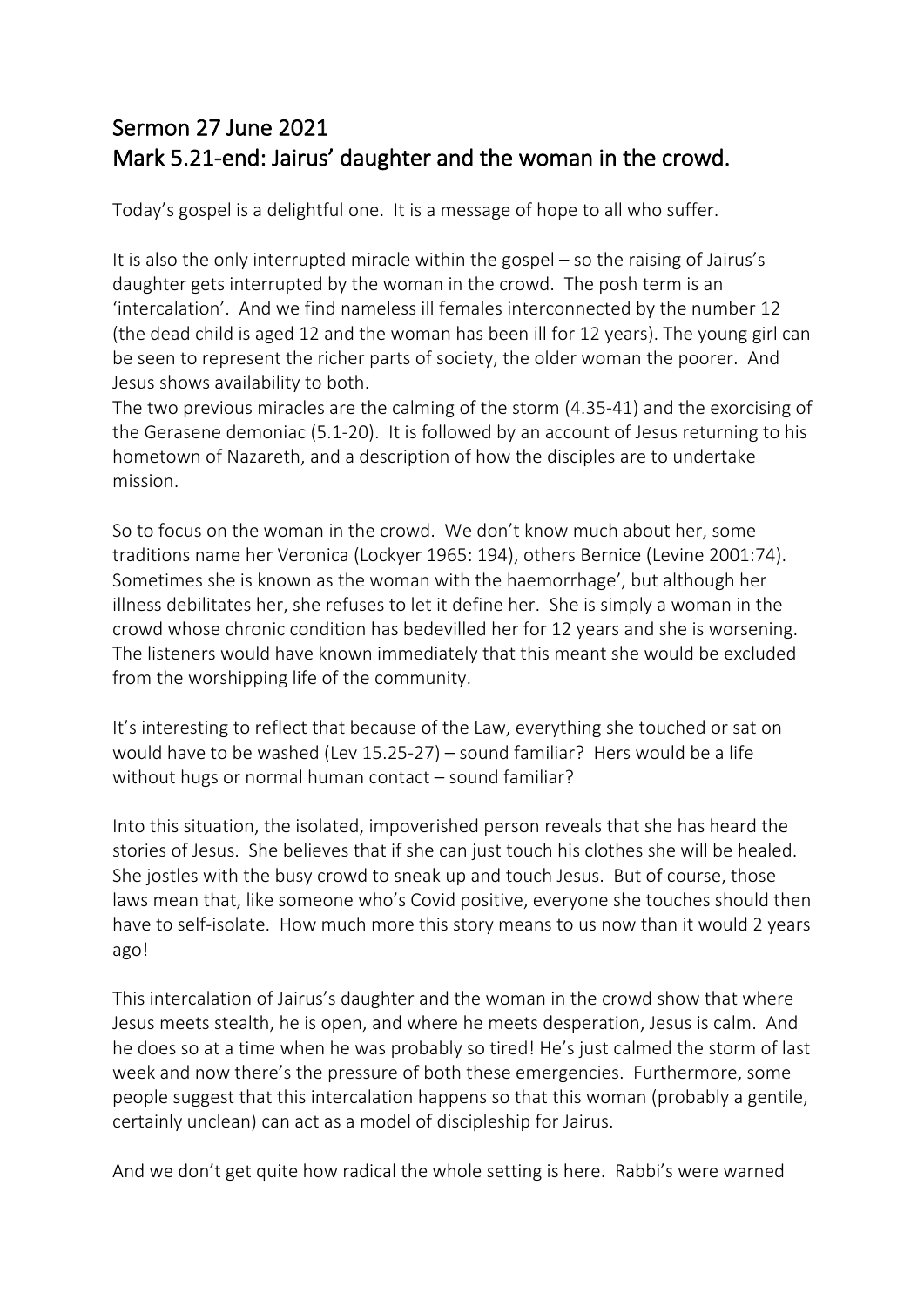repeatedly not to talk to a woman in public (cf. Epstein 1939:*Berakot* 34b). Jesus not only talks to her, he also draws her back into the heart of the community.

And a beautiful part of this story is that the woman approaches Jesus from behind. Not surprisingly given the Laws we considered above. Maybe some of us today, feel unable to walk up to Jesus face to face. Perhaps we feel more comfortable with the thought of approaching from behind. This story deepens Mark's portrayal of Jesus' healing.

And there are those, such as Hilary, Ambrose, Augustine, Jerome and Aquinas who invite us to see this story as an allegory. Perhaps the finest version of this is Augustine's sermon on Romans 9-11, where he suggests that the conversion of Jews and Gentiles is said to be prefigured in this passage from Mark. Where Jairus represents the Jewish people, and the woman in the crowd, the Gentiles. As Bede puts it:

*In this reading the ruler of the synagogue begs for the salvation of his daughter, but while the Lord is coming to his house a woman who has a flow of blood catches his attention first and anticipates the healing [praeripit sanitatem]. Then the daughter of the ruler of the synagogue reaches the desired healing, being recalled indeed from death to life. In this reading the salvation of the human race is displayed, which was dispensed when the Lord came in the flesh in such a way that first some people out of Israel came to faith, then 'the full number of the Gentiles came in, and so all Israel might be saved' (Rom. 11.25-26). As for the ruler of the synagogue, and why he came to the Lord to ask on behalf of his daughter, who is he understood to be better than Moses himself? For this reason he is aptly named Jairus, i.e. one who enlightens, or who is enlightened [id est inluminans sive inluminatus], because he received words of life to give to us.*

This story also is said by some to point us the cross and resurrection (Garland 2002). The Resurrection is the ultimate example of death being held at bay by faith, but this is a foretaste. The stigma she receives for the flow of blood points to the stigma Christ will soon bear. She is also a model for us of discipleship – showing persistence, risk-taking, confession and overcoming fear.

So what of this for us? We too come with our brokenness and wounds, maybe some of us even feel spiritually dead. For each of us, Jesus is here for us, offering us mercy, kindness and acceptance.

We are going to look at a picture now slide 13 - the miracle at Magdala at Galilee in the Duc in Altum Church